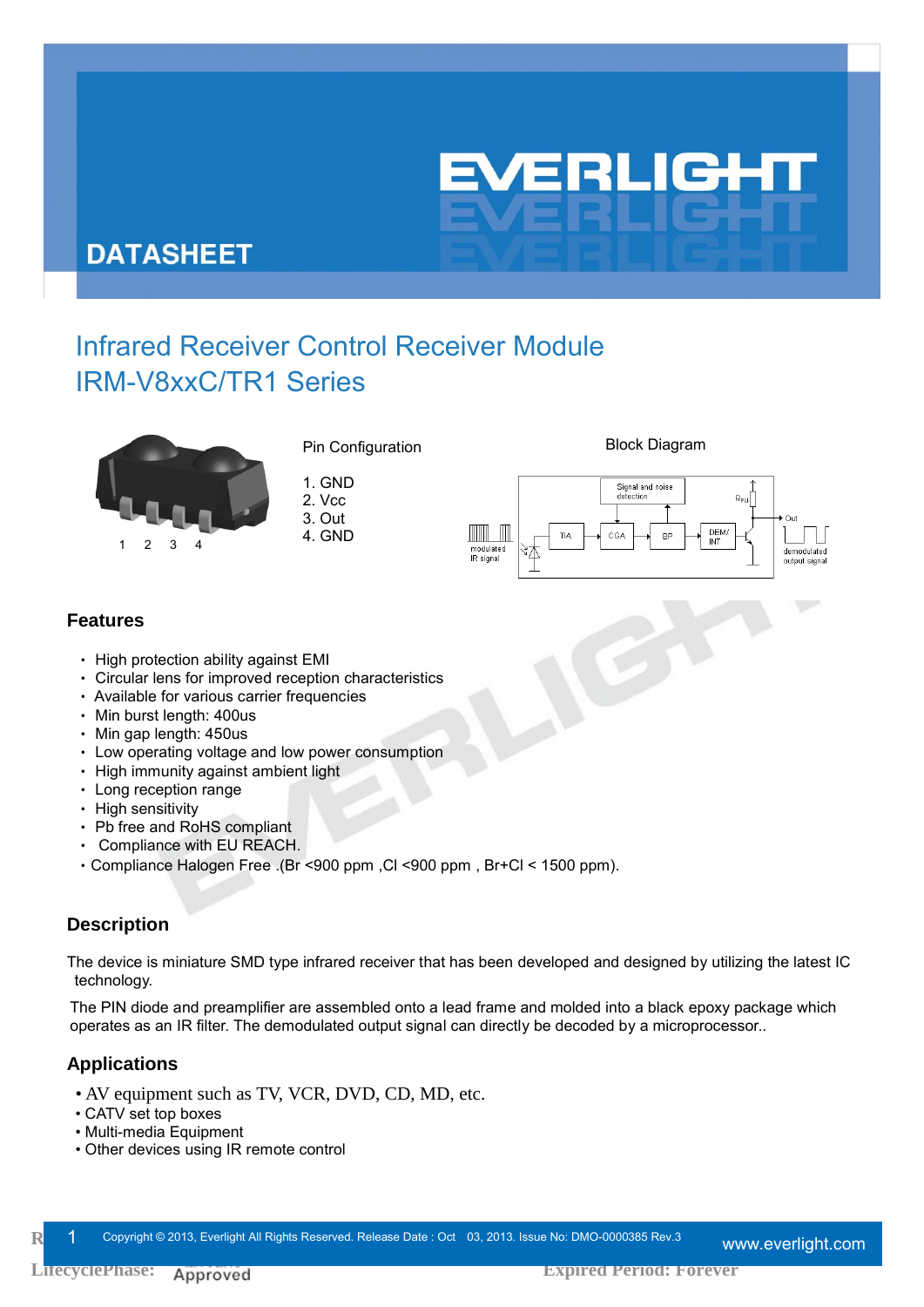**EVERLIGHT** 

## **Application Circuit**



#### **Parts Table**

| Model No.            | <b>Carrier Frequency</b> |  |
|----------------------|--------------------------|--|
| <b>IRM-V838C/TR1</b> | 38 kHz                   |  |
| <b>IRM-V840C/TR1</b> | 40 kHz                   |  |
|                      |                          |  |

## **Absolute Maximum Ratings (Ta=25**℃**)**

| Parameter                           | Symbol | Rating         | Unit |
|-------------------------------------|--------|----------------|------|
| <b>Supply Voltage</b>               | Vcc    | 6              |      |
| <b>Operating Temperature</b>        | Topr   | $-20 \sim +85$ |      |
| Storage Temperature                 | Tstg   | $-40 \sim +85$ |      |
| Soldering Temperature <sup>*1</sup> | Tsol   | 260            |      |

4mm from mold body for less than 10 seconds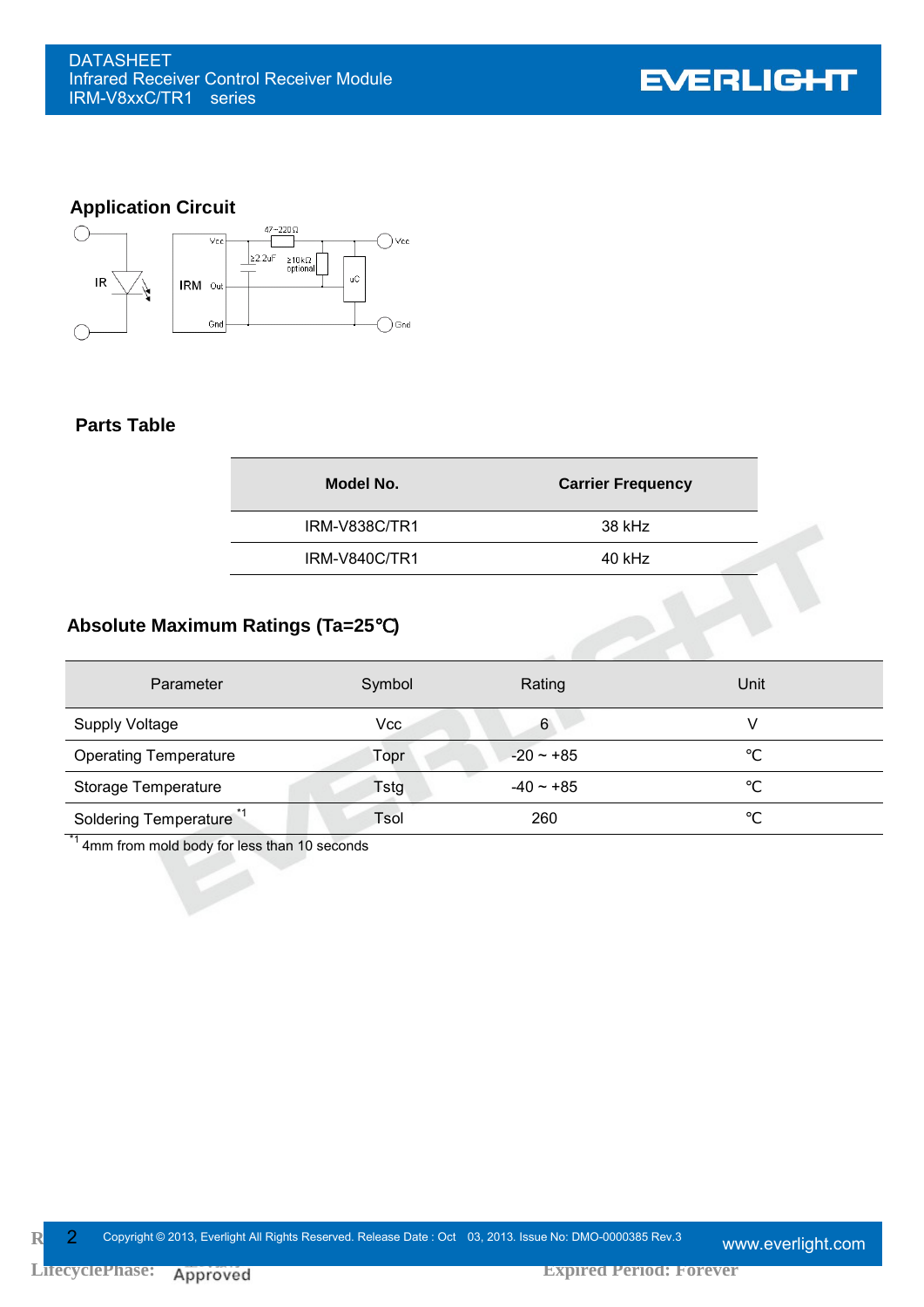#### **Electro-Optical Characteristics (Ta=25**℃**)**

| Parameter                 | Symbol        | Min.       | Typ. | Max. | Unit      | Condition                               |
|---------------------------|---------------|------------|------|------|-----------|-----------------------------------------|
| Current consumption       | Icc           | 0.3        | 0.55 | 0.8  | mA        | No input signal                         |
| Supply voltage            | $V_{\rm CC}$  | 2.5        |      | 5.5  | $\vee$    |                                         |
| Peak wavelength           | $\lambda_{p}$ |            | 940  |      | nm        |                                         |
| Reception range           | $L_0$         | 8          | ---  |      | m         | See chapter                             |
|                           | $L_{45}$      | 5          |      |      |           | ,Test method'                           |
| Half angle(horizontal)    | $\phi_h$      |            | ±45  |      | deg       |                                         |
| Half angle(vertical)      | $\phi_{v}$    |            | ±45  |      | deg       |                                         |
| High level pulse width    | $T_{\rm H}$   | 500        |      | 700  | μs        | Test signal<br>according to<br>figure 1 |
| Low level pulse width     | $T_{L}$       | 500        |      | 700  | μs        |                                         |
| High level output voltage | $V_{OH}$      | $Vcc-0.25$ |      |      | $\vee$    |                                         |
| Low level output voltage  | $V_{OL}$      |            |      | 0.25 | V         |                                         |
| Internal pull up resistor | $R_{PU}$      | 35         | 45   | 55   | $k\Omega$ |                                         |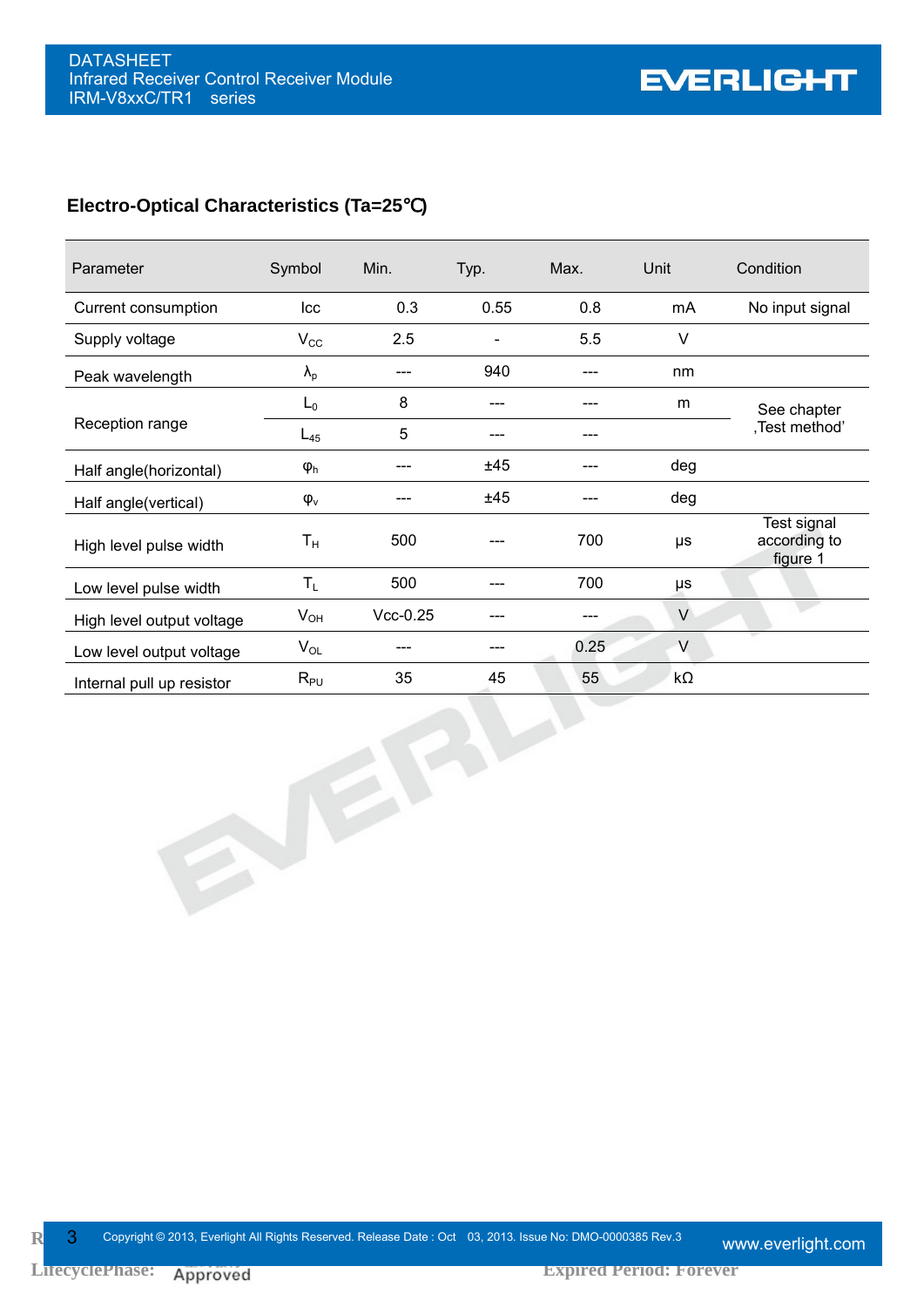#### **Test method**

The specified electro-optical characteristics are valid under the following conditions.

1. Measurement environment

A place without extreme light reflections.

2. External light

The environment contains an ordinary, white fluorescent lamp without high frequency modulation. The color temperature is 2856K and the illumination at the IR receiver is less than 10 Lux (Ev 10Lux).

#### 3. Standard transmitter

The test transmitter is calibrated by using the circuit shown in figure 2. The radiation intensity of the transmitter is adjusted until **Vo=400mVp-p.** Both, the test transmitter and the photo diode, have a peak wavelength of 940nm. The photo diode for calibration is PD438B (λp=940nm, Vr=5V).





**LifecyclePhase:** Approved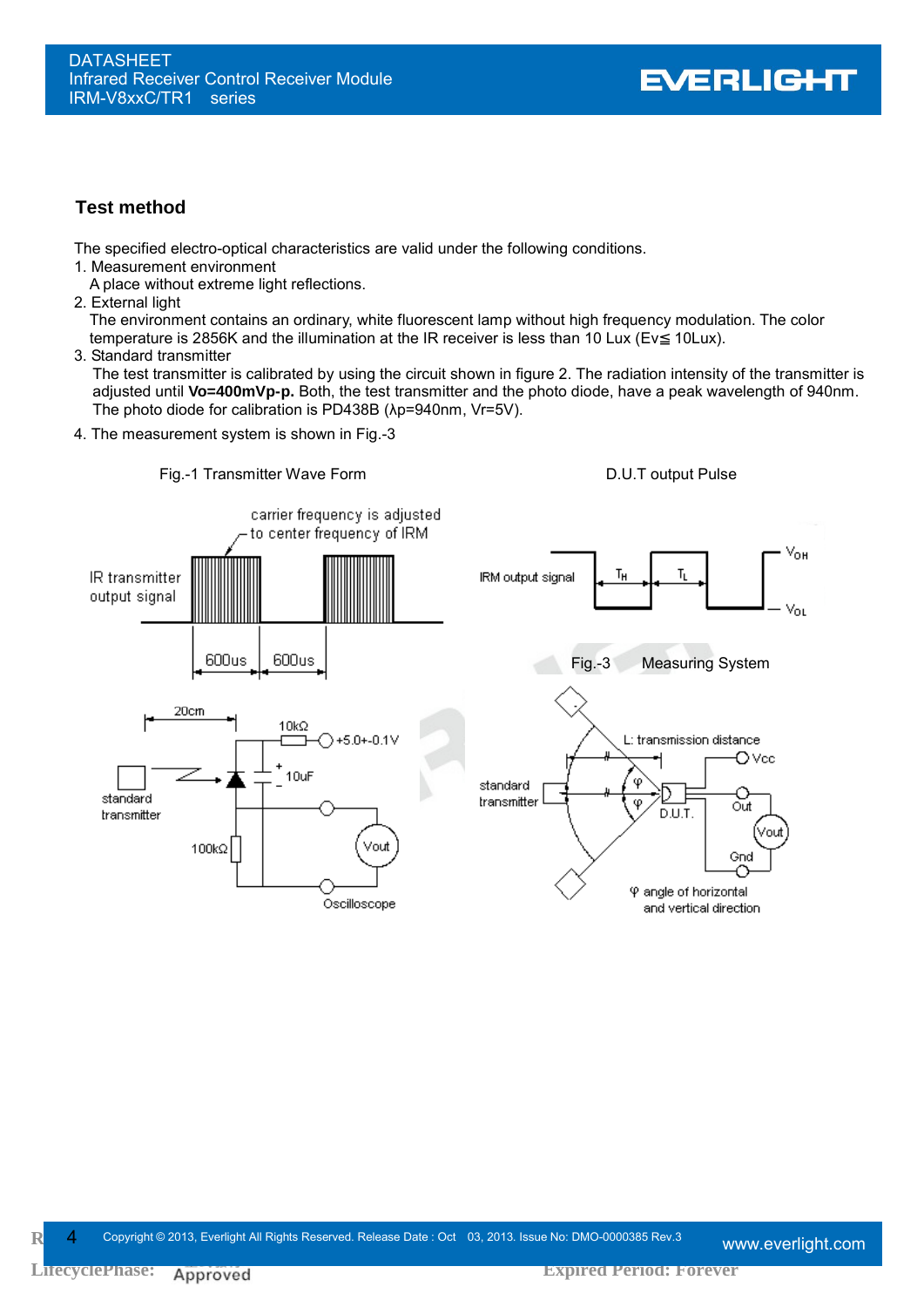

















Fig.-5 Relative Sensitivity vs. Angle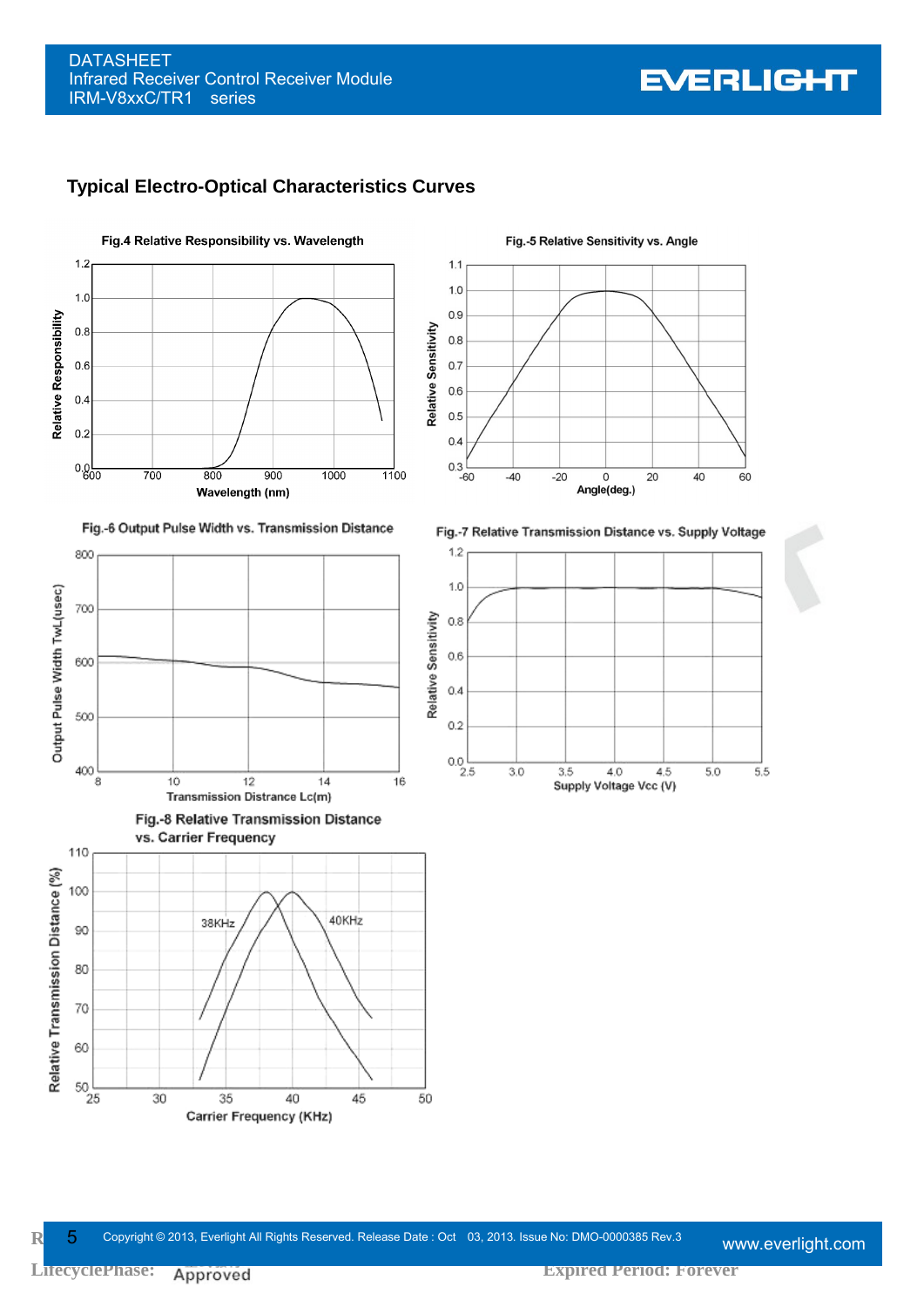

#### **Package Dimension (Dimensions in mm)**



#### **Unit: mm**

**Note: Tolerances unless mentioned ±0.2mm.** 

#### **Recommended pad layout for surface mount leadform**



Release Opyright © 2013, Everlight All Rights Reserved. Release Date : Oct 03, 2013. Issue No: DMO-0000385 Rev.3 www.everlight.com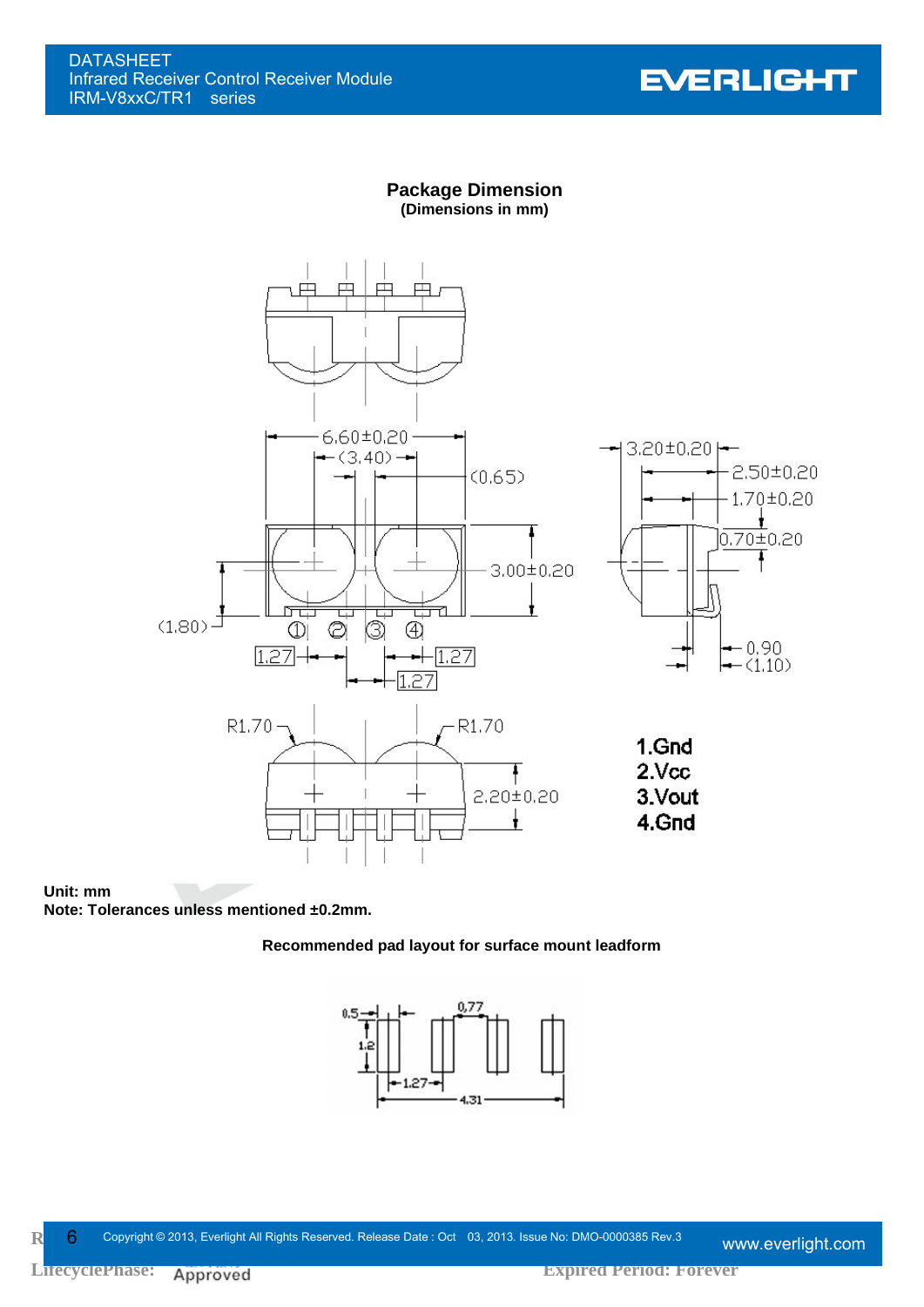#### **Code information**

| <b>Protocol</b> | <b>Suitable</b> | <b>Protocol</b> | <b>Suitable</b> |
|-----------------|-----------------|-----------------|-----------------|
| RC <sub>5</sub> | Yes             | Sony 12 Bit     | Yes             |
| <b>NEC</b>      | Yes             | Sony 15 Bit     | NΟ              |
| Sony 20 Bit     | NO.             |                 |                 |

#### **Tape & Reel Packing Specifications (Dimensions in mm)**

 $4.00 + 0.10$  $61.50 + 0.10$  $0.30 \pm 0.05$  $-1.75 \pm 0.10$  $2.00 + 0.10$ ↔  $\varphi$ </u> Ŧ 16.00 ±0.30 7.10 ±0.10  $-8.00 \pm 0.10$   $\varphi$ 1.50 ±0.10  $3.15 \pm 0.10 2.65 + 0.10$ **Packing Quantity** 1000 pcs / Box 5 Boxes / Carton